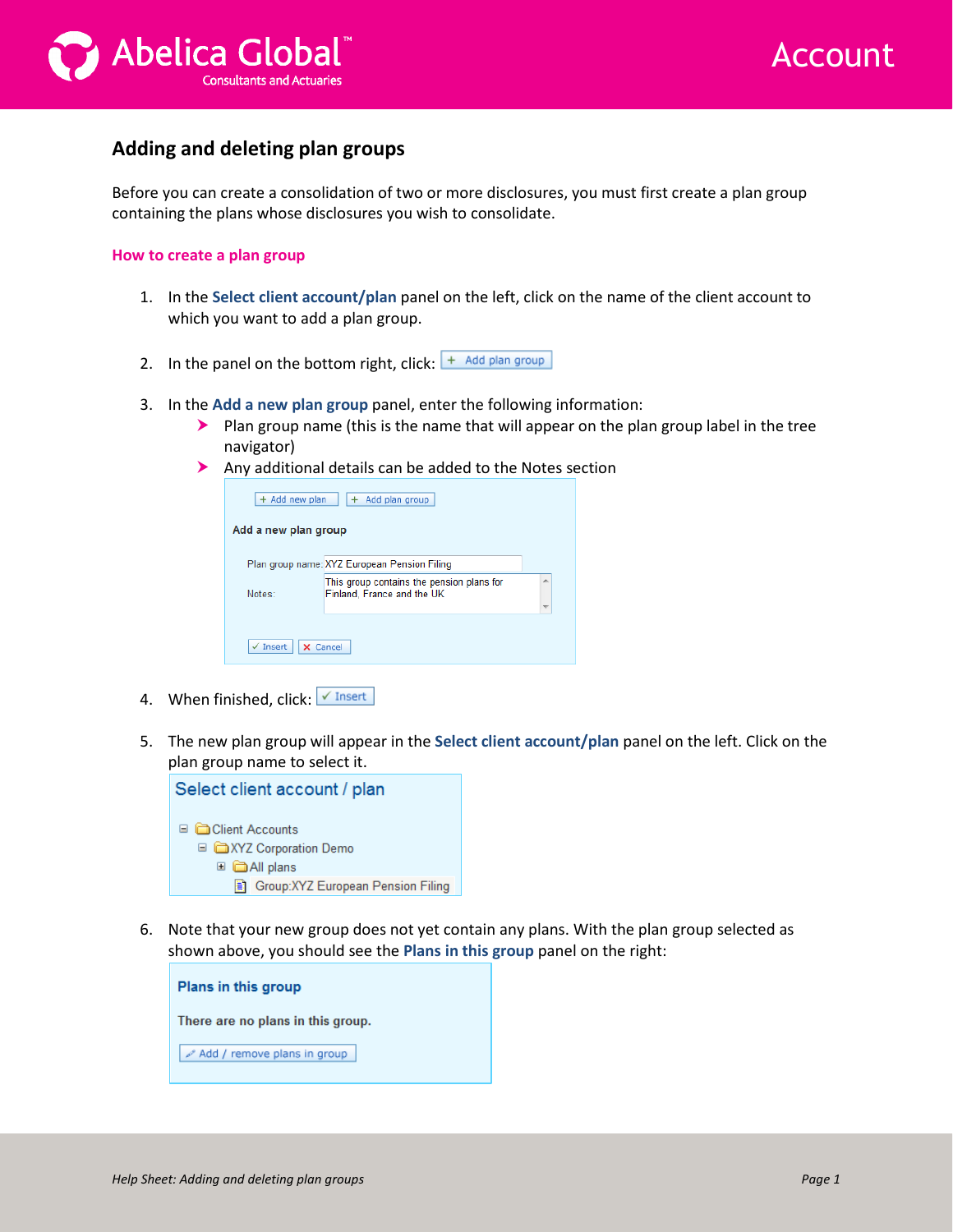



- 7. Click: Add / remove plans in group
- 8. A list of all available plans for the client account will appear. Select the plans that you wish to add to your new group:

| Plans in this group            |                                                    |  |  |
|--------------------------------|----------------------------------------------------|--|--|
|                                | Check next to the plans in group and click 'save'. |  |  |
| <b>Check plans</b><br>in group | <b>Plan Name</b>                                   |  |  |
| $\overline{\mathsf{v}}$        | <b>Finland XY7 Pension</b>                         |  |  |
| $\overline{\mathsf{v}}$        | France XY7 Pension                                 |  |  |
| $\overline{\mathbf{v}}$        | UK XYZ Pension                                     |  |  |
| $\blacksquare$                 | US XYZ Corporation OPEB                            |  |  |
| $\overline{\phantom{a}}$       | US XYZ Corporation SIP                             |  |  |
| F                              | Canada XYZ OPEB                                    |  |  |
| $\checkmark$ Save              | X Cancel                                           |  |  |

- 9. When you are finished, click:  $\sqrt{s_{ave}}$
- 10. You will now see your plan group with its associated plans in the **Select client account/plan** panel:



11. When you click on the plan group name, you should now see a **Consolidations** panel. This is where you would add new consolidated disclosures for the plans in your group.

For more information on how to create new consolidations for a plan group, please see the following Help Sheet:

**Creating a new consolidation**